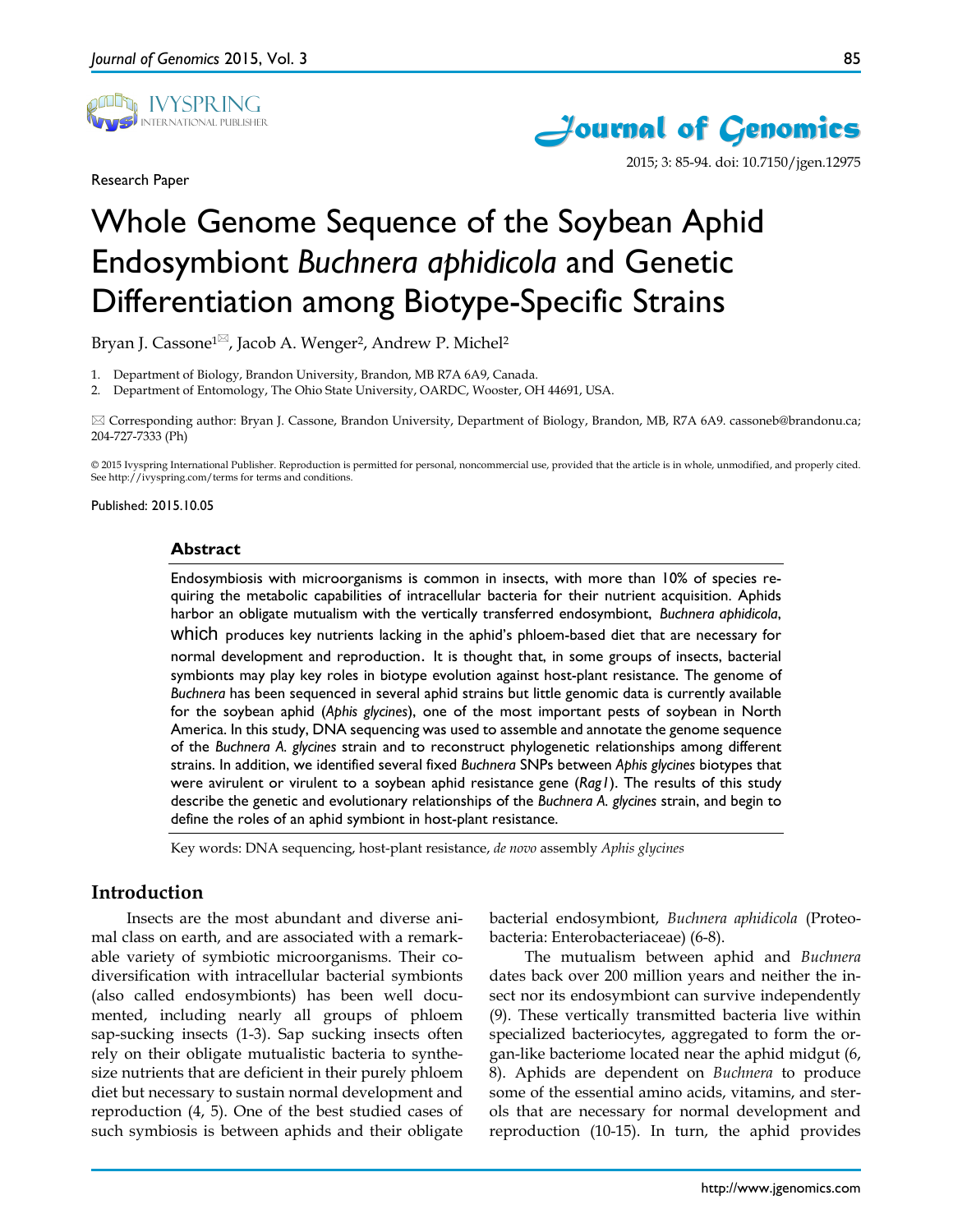*Buchnera* with nutrients, including nonessential amino acids and carbohydrates that are abundant in their phloem-based diet or produced by the host. Genomic evidence suggests that several amino acid biosynthetic pathways are shared between aphid and *Buchnera*, providing the aphid the ability to regulate the endosymbiont's metabolism (16).

No aphid species poses a greater threat to soybean yields in North America than the soybean aphid, *Aphis glycines* Matsumura (Hemiptera: Aphididae). Native to southeastern and eastern Asia, the species was first detected in Wisconsin in the summer of 2000 and has quickly spread throughout much of the North Central United States and Eastern Canada (17, 18). Host-plant resistance (referring to the plant's ability to resist damaging insect invasions) is often an effective method for controlling soybean pests, and at least five soybean aphid resistance genes (*Rag1, Rag2, Rag3, Rag4,* and *Rag5*) have been reported (19-26). However, biotypes of the soybean aphid have been identified in Midwest growing regions; biotypes are based on the ability to overcome host-plant resistance provided by one or more of these *Rag genes.* Biotype 2 can override the *Rag1* gene (27), while biotype 3 can deride *Rag2*  resistance (28). Biotype 4 is capable of overcoming *Rag1* and *Rag2* defenses when expressed both singly and in concert (29). The mechanisms underlying biotype resistance are not well understood; however, recent work indicates *Rag1* resistance may be associated with changes to the plant nutritional quality (30) or secondary plant metabolites (31), and elicits a transcriptional response typical of xenobiotic challenge in *A. glycines* (32). While most ongoing studies continue to focus on the plant and/or insect, one possibility is that the virulent phenotypes may be associated with aberrations in the insect microbiome, particularly the obligate symbiont, *Buchnera* (33). Recent work on Russian wheat aphids (*Diuraphis noxia*) and greenbugs (*Schizaphis graminum*) have revealed correlations between the symbiont profiles and biotypes (34*,* 35) but their genetic underpinnings have not yet been explored.

Genome sequences are currently available for several *Buchnera* strains derived from aphids of different tribes and subfamilies (36-39). The genome is small (<1 Mb) in comparison to other bacteria (40), having undergone reductive evolution involving the irreversible loss of genes and regulatory capabilities (37, 41). Many of the genes lost at the beginning of the symbiotic association functioned in gene transfer and/or recombination; thus, *Buchnera* has evolved independently in different host aphids, with little to no genetic exchange among strains (42). Consequently, phylogenetic relationships between aphids and

*Buchnera* closely mirror one another across deep evolutionary divergences (43-46).

Transcript data has been accumulating for the *Buchnera A. glycine*s strain (47, 48); however, the genome sequence and phylogenetic reconstructions are not yet available. Since *Buchnera* is not culturable, we performed next-generation DNA sequencing on whole body *A. glycines* to indirectly generate *Buchnera* sequence information. We assembled and functionally annotated the *Buchnera* genome, and reconstructed phylogenetic relationships. Under the premise that genetic differences in *Buchnera* may contribute to host-plant resistance, we carried out whole-genome resequencing of the *Buchnera A. glycines* strain in biotypes 1 and 2 to identify single nucleotide polymorphisms (SNPs) between them. We speculated that if SNPs were detected, they may be associated with genes involved in the aphid's nutrient synthesis and/or the counter-response to plant antiherbivory defense mechanisms (*e.g.* detoxification genes) – processes known to be mediated by microbial symbionts in the insect host. The results of this study characterize evolutionary and genetic associations of the *Buchnera A. glycines* strain and begin to define the roles of the aphid microbiome in host-plant resistance.

## **Materials and methods**

#### **Isolation of** *Buchnera* **DNA**

*Buchnera* are obligatory symbiotic bacteria that have never successfully been cultured. Thus, we took advantage of next-generation sequencing technologies capability of generating sequence data for not only the aphid but the various associated microorganisms, including *Buchnera*. The *A. glycines* biotype 1 colony was established in 2008 at Ohio Agricultural Research and Development Center (OARDC) in Wooster, OH, using aphids from the University of Illinois' Soybean Aphid Biotype Stock Center. The biotype 2 colony was founded in 2005 from field collections in Ohio. Both colonies were periodically re-infested with aphids collected from natural populations. Subsequent to aphid collections, host plant resistance conferred by each biotype was validated using the *Rag1* expressing soybean line 'A08-123074', and aphid susceptible soybean line 'SD01-76'. Biotype 2 was capable of surviving on the *Rag1* plants (i.e. virulent), whereas biotype 1 was not (e.g. avirulent).

Whole body apterous aphids were simultaneously collected from each biotype and genomic DNA was extracted from the pools of 50 aphids using the E.Z.N.A® Tissue DNA Kit (Omega Bio-Tek, Norcross, GA). DNA (1 µg per sample) was used to generate an adaptor-ligated double-stranded DNA library for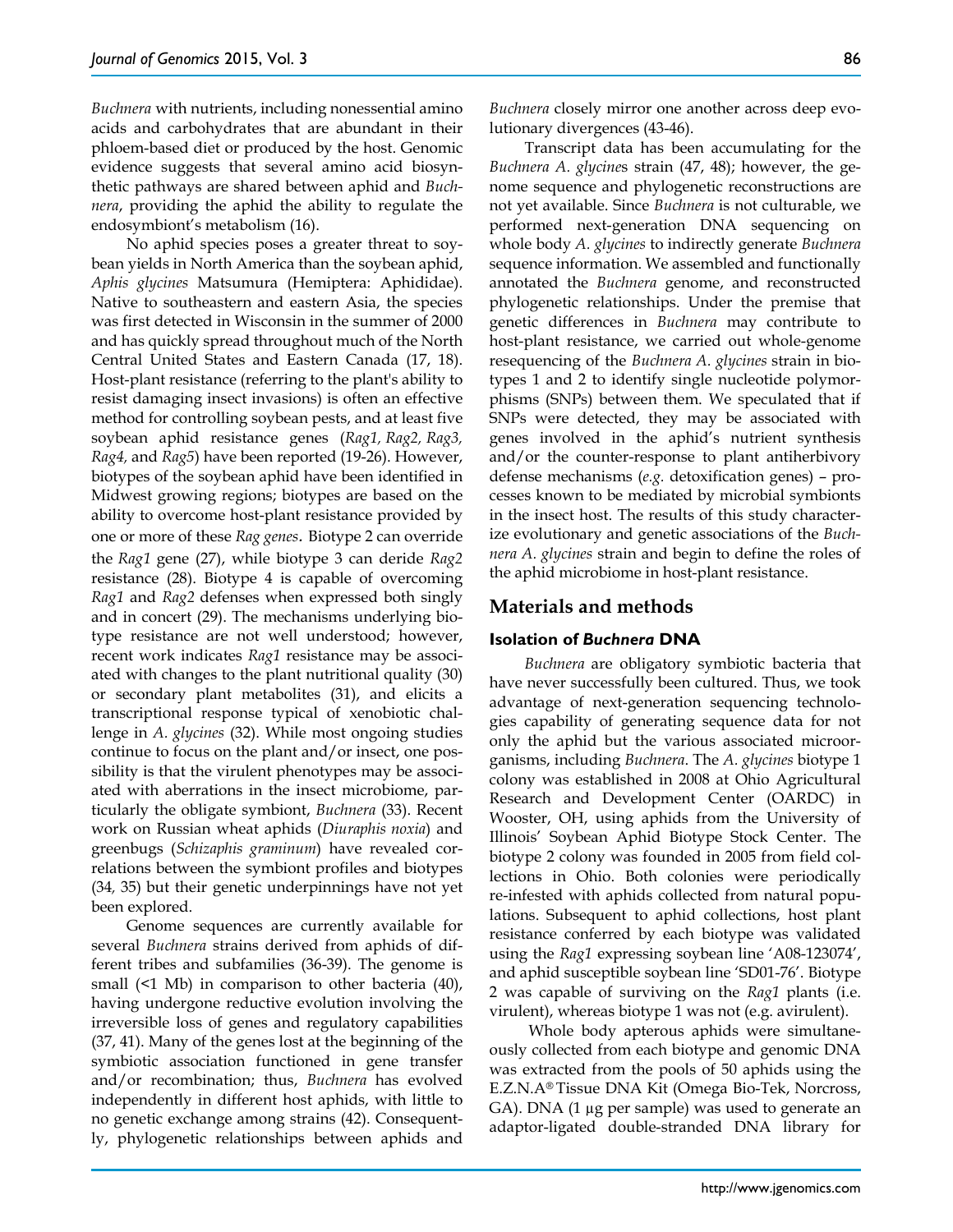DNA sequencing using the TruSeq DNA PCR-Free Sample Prep Kit (Illumina, San Diego, CA) following the manufacturer's protocol. Quantification of DNA was done using the Qubit® 2.0 Fluorometer (Life Technologies, Carlsbad, CA) and quality was assessed using the Bioanalyzer 2100 (Agilent Technologies, Santa Clara, CA). The samples (biotypes 1 and 2) were diluted to 18 nM and pooled to generate the multiplexed DNA library.

#### **Illumina library synthesis and sequencing**

The DNA library (36 fmoles) was sequenced on three flow cell lanes using the Illumina MiSeq $TM2000$ platform at the Ohio State University Molecular and Cellular Imaging Center. The mean library insert sequence length was 475 bp and both ends of the library were sequenced to generate 250 nt raw paired-end reads. Illumina Analysis Package CASAVA 1.8.2 was used to perform bcl conversion and demultiplexing. Image deconvolution and quality value calculations were performed using the Illumina GA pipeline v1.6.

#### **Genome assembly and gene prediction**

The 88.29 million raw paired-end reads of ≥240 bp were imported into CLC Genomics Workbench (v6.5.1, CLC Bio) and trimmed for quality and adapter indexes using the default settings (Ambiguous limit = 2, quality limit = 0.05). The remaining processed reads (87.53 million) were *de novo* assembled into scaffolded contigs of at least 1,000 bp using an algorithm based on de Bruijn graphs and the optimized parameters defined in Table S1. The final set of 40,643 contigs (mean length of 7,188 bp and N50 of 5,782 bp) was obtained by collapsing reads with ≥90% sequence similarity into clusters and retrieving the longest contig using CD-HIT (49). By mapping contigs against the nr database using BLAST2GO software (50), three contigs were identified as Buchnera *aphidicola* in origin (*Buchnera* Ag strain, BAg). The contigs corresponded to the circular chromosome and two circular plasmids. The raw sequence reads can be retrieved from the NCBI short sequence read archive under the accession number SRP045572 (Table 1).

To assess genome completeness, the preprocessed reads were mapped to each BAg contig using the resequencing function in CLC and the parameters described in Table S1. Since the BAg contigs are all circular, we were able to fill in any missing nucleotide sequence at each end by merging the overlapping sequence. Sequence alignment was also corroborated using this approach. Coverage analysis of the genome was conducted using the create statistics for target regions resequencing functions.

The Rapid Annotations based on Subsystem

Technology (RAST) Genome Annotation Server v2.0 was used to annotate the identified *Buchnera* contigs. Functional annotation was done using the classic RAST scheme and GLIMMER-3 (Release70) gene caller. For comparison purposes, RAST was also used to annotate the *Buchnera* genome of the greenbug, *Schizaphis graminum* strain (BSg) (37).

Additional sequence of bacterial origin was identified in our *de novo* assembly. This included four contigs of the *Wolbachia* endosymbiont, as well as contigs of *Escherichia*, *Halomonas*, *Lactobacillus*, *Rhodospirillum*, and *Streptomyces* species. However, these contig sequences represented only a small fraction of their respective genomes.

| <b>Table 1.</b> NCBI accession numbers for the Buchnera short read |  |  |  |
|--------------------------------------------------------------------|--|--|--|
| data and genome sequence                                           |  |  |  |

| <b>NCBI Resource</b>     | <b>Accession Number</b>                                                                                      |
|--------------------------|--------------------------------------------------------------------------------------------------------------|
| Small Read Archive (SRA) | SRP045572                                                                                                    |
| <b>BioProject</b>        | PRINA256101                                                                                                  |
| BioSample                | SAMN02937548 (biotype 1)<br>SAMN02937549 (biotype 1)<br>SAMN02937550 (biotype 2)<br>SAMN02937550 (biotype 2) |
| Genbank-Genomes          | CP009253 (chromosome)<br>CP009254 (pLeu)<br>CP009255 (pTrp)                                                  |

#### **Phylogenetic analysis**

Single gene matrices and the concatenated sequence of 60 protein-coding genes shared by the *Buchnera A. glycines* strain and thirteen *Buchnera* strains from seven aphid species and deposited in the NCBI Bacterial Genomes FTP (accessed February 18, 2014) (Table 2) were used to reconstruct the phylogenetic associations among them. Maximum-Likelihood (ML) trees were constructed from both the individual and concatenated alignments using the CLC Phylogeny Module. The starting tree algorithm implemented the Unweighted Pair Group Method with Arithmetic Mean (UPGMA) and rate variation (4 substitution rate categories, Gamma distribution parameter = 1.0). The 'Model Testing' tool in CLC was used for selection of the best-fit model of nucleotide substitution to be used for maximum likelihood phylogeny tree reconstruction. The tool employs four different statistical analyses to test the substitution models. The reliability of tree topologies was evaluated using 1000 bootstrap replicates. For each phylogeny, the relative substitution rates between pairs of *Buchnera* strains was calculated, using *E. coli* as an outgroup. Tree topologies were validated using only the first and second codon positions for tree inference, indicating mutations in the third codon positions were not saturated.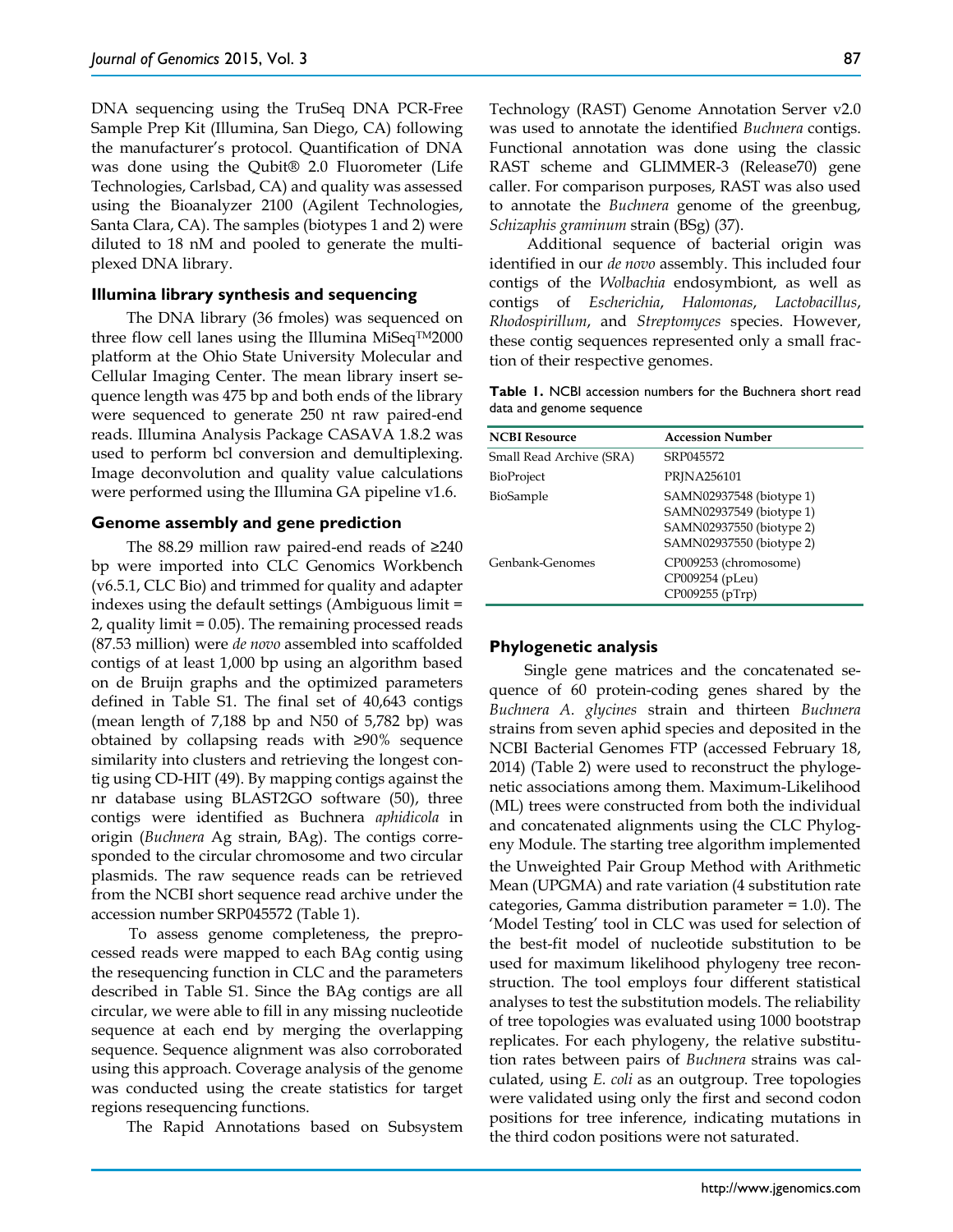| <b>Host Species</b>  | Common name          | Subfamily     | Tribe        | Buchnera Strain <sup>a</sup> | $#$ Sequences <sup>b</sup> |
|----------------------|----------------------|---------------|--------------|------------------------------|----------------------------|
| Acyrthosiphon kondoi | blue alfalfa aphid   | Aphidinae     | Macrosiphini | <b>BAk</b>                   | 559                        |
| Acyrthosiphon pisum  | pea aphid            | Aphidinae     | Macrosphini  | BAp (TLW03)                  | 573                        |
|                      |                      |               |              | $BAp$ (JF98)                 | 477                        |
|                      |                      |               |              | $BAp$ (JF99)                 | 590                        |
|                      |                      |               |              | BAp(5A)                      | 555                        |
|                      |                      |               |              | BAp (LL01)                   | 577                        |
|                      |                      |               |              | BAp (Tuc7)                   | 553                        |
|                      |                      |               |              | BAp (APS)                    | 564                        |
| Baizongia pistaciae  | N/A                  | Eriosomatinae | Fordini      | <b>BBp</b>                   | 504                        |
| Cinara cedri         | cedar aphid          | Lachninae     | Eulachinini  | <b>BCc</b>                   | 357                        |
| Cinara tujafilina    | cypress pine aphid   | Lachninae     | Eulachinini  | <b>BCt</b>                   | 360                        |
| Schizaphis graminum  | greenbug             | Aphidinae     | Aphidini     | <b>BSg</b>                   | 546                        |
| Uroleucon ambrosiae  | brown ambrosia aphid | Aphidinae     | Macrosiphini | <b>BUa</b>                   | 529                        |

**Table 2.** The thirteen *Buchnera* strains from seven aphid species and four tribes deposited in the NCBI Bacterial Genomes FTP (accessed February 18, 2014)

aThe *Acyrthosiphon pisum* strain is denoted in parentheses.

bThe number of sequences were derived from the .ffn files in the NCBI FTP database.

### **Sequence polymorphism analysis**

Single nucleotide polymorphisms (SNPs), insertions, and deletions in the *Buchnera* genome (see above) were identified between *Aphis glycines* biotypes 1 and 2 using the quality variant detection re-sequencing function (based on the Neighborhood Quality Standard (NQS) algorithm) in CLC Bio. Only polymorphisms between biotypes with read coverage of ≥25 valid reads were considered. Mutations in coding regions that putatively result in non-synonymous changes were identified using the GLIMMER-3 predicted protein-coding sequences.

## **Results**

## **Genome assembly and annotation**

In this study we assembled the complete genome of *Buchnera* Ag strain (BAg). To do this, we carried out DNA sequencing of its host aphid species (*Aphis glycines*). *De novo* assembly of preprocessed reads and subsequent resequencing analyses produced a complete BAg genome of 638,852 bp, with 25.6% GC content. It consisted of a 628,164 bp chromosome, pLeu plasmid (7,639 bp), and pTrp plasmid (3,049 bp). The chromosome and plasmid sequences have been deposited in the NCBI GenBank archive under the accession numbers CP009253-CP009255 (Table 1).

Average coverage of the chromosome  $(x = 846.9)$ and pLeu  $(x = 777.3)$  were similar, whereas pTrp had roughly twelve-fold higher coverage  $(x = 10,244.1)$ . The BAg chromosome and plasmid sizes and sequence alignments were coanalyzed and corroborated using *de novo* assembly algorithms of CLC Bio and Velvet (51) in the MCIC-Galaxy automated pipeline (52).

The RAST Prokaryotic Genome Annotation Server was used to annotate the genes, which implements a 'highest confidence first' propagation strategy (see methods) and the GLIMMER-3 gene prediction scheme. A total of 593 putative protein-coding genes and 35 RNAs were identified on the chromosome, as well as 7 and 3 protein-coding genes on the pLeu and pTrp plasmids, respectively (no RNAs) (Table S2). Thirteen of the chromosome genes had predicted amino acid sequences of <50 aa and could not be assigned function. Functional categorization of the protein-coding genes is displayed in Fig. 1. Approximately  $83\%$  (n = 503) of genes could be assigned to one or more functional groups, based on current *Buchnera* subsystem annotation.

Table 3 shows the comparison of the BAg genome with selected genomes of *Buchnera* strains of other aphid species, which was adapted from the KEGG genome database (53) and Buchnera**BASE** (54). The genome is comprised of 88.5% coding sequence and 25.6% GC content. The BAg genome contained the largest number of protein coding genes, with 603 predicted for the chromosome and plasmids combined. It also contained the smallest number of RNAs, even in comparison to the significantly reduced BBp and BCc genomes. This was primarily due to an absence of sRNAs in BAg, whereas all of the other strains had a minimum of two sRNAs. While it remains difficult to identify sRNAs by sequence inspection, pairwise analyses of the BAg genome with sRNA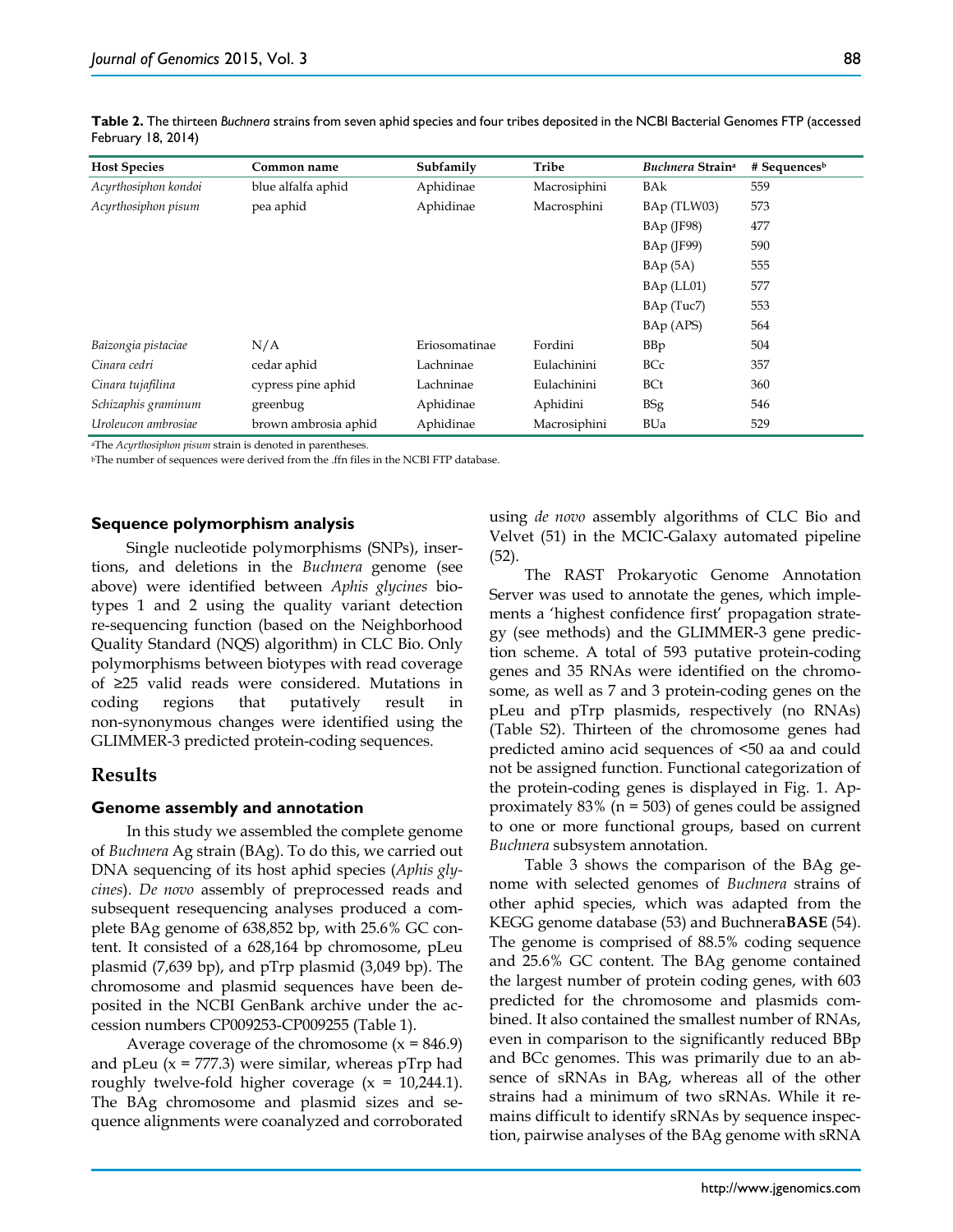sequences derived from the other strains was unable to uncover any putative sRNAs. It is unclear whether there are any functional implications for the bacteria or aphid host related to the absence of sRNAs but it could be related to the extreme specialization of *A. glycines* on two seasonal hosts.

**Table 3.** Comparisons of Buchnera aphidicola genomes derived from *A. glycines* (BAg) and selected other aphid species. The data presented was adapted from the KEGG genome database (Kanehisa and Goto 1999) and BuchneraBASE (Prickett et al. 2006)

| Feature                           | BAg       | <b>BBp</b>   | BAp (APS)      | <b>BSg</b>     | <b>BCc</b>   |
|-----------------------------------|-----------|--------------|----------------|----------------|--------------|
| Genome                            |           |              |                |                |              |
| Genome Size (bp)                  | 638,852   | 618,379      | 655,725        | 653,001        | 422,434      |
| GC content (%)                    | 25.6      | 25.3         | 26.4           | 26.3           | 20.2         |
| Protein-coding genes              | 603       | 507          | 574            | 555            | 362          |
| Chromosome                        |           |              |                |                |              |
| Size (bp)                         | 628,164   | 615,980      | 640,681        | 641,454        | 416,380      |
| Protein-coding genes <sup>1</sup> | N/A (593) | 504 (510)    | 564 (578)      | 546 (600) 37   | 357 (371)    |
| <b>RNAs</b>                       | 35        | 37           | 36             |                | 37           |
| Plasmids                          |           |              |                |                |              |
| Number                            | 2         | $\mathbf{1}$ | $\overline{2}$ | $\overline{2}$ | $\mathbf{1}$ |
| Total size (bp)                   | 10,688    | 2,399        | 15,044         | 11,547         | 6,054        |
| Protein-coding genes              | 10        | 3            | 10             | 9              | 5            |

1The number in parenthesis indicates the predicted number of protein-coding genes using the Rapid Annotations based on Subsystem Technology (RAST) Genome Annotation Server v2.0.



Virulence, Disease & Defense

- Membrane Transport
- Nucleosides & Nucleotides
- 
- Cell Division and Cell Cycle
- 
- Regulation & Cell signaling
- 
- FattyAcids, Lipids & Isoprenoids
- Dormancy & Sporulation
- Aromatic Compounds Metabolism
- AminoAcids & Derivatives
- Phosphorus Metabolism
- Carbohydrates

**Fig. 1** Functional categorization of the protein-coding genes in the *Buchnera aphidicola* genome of *A. glycines*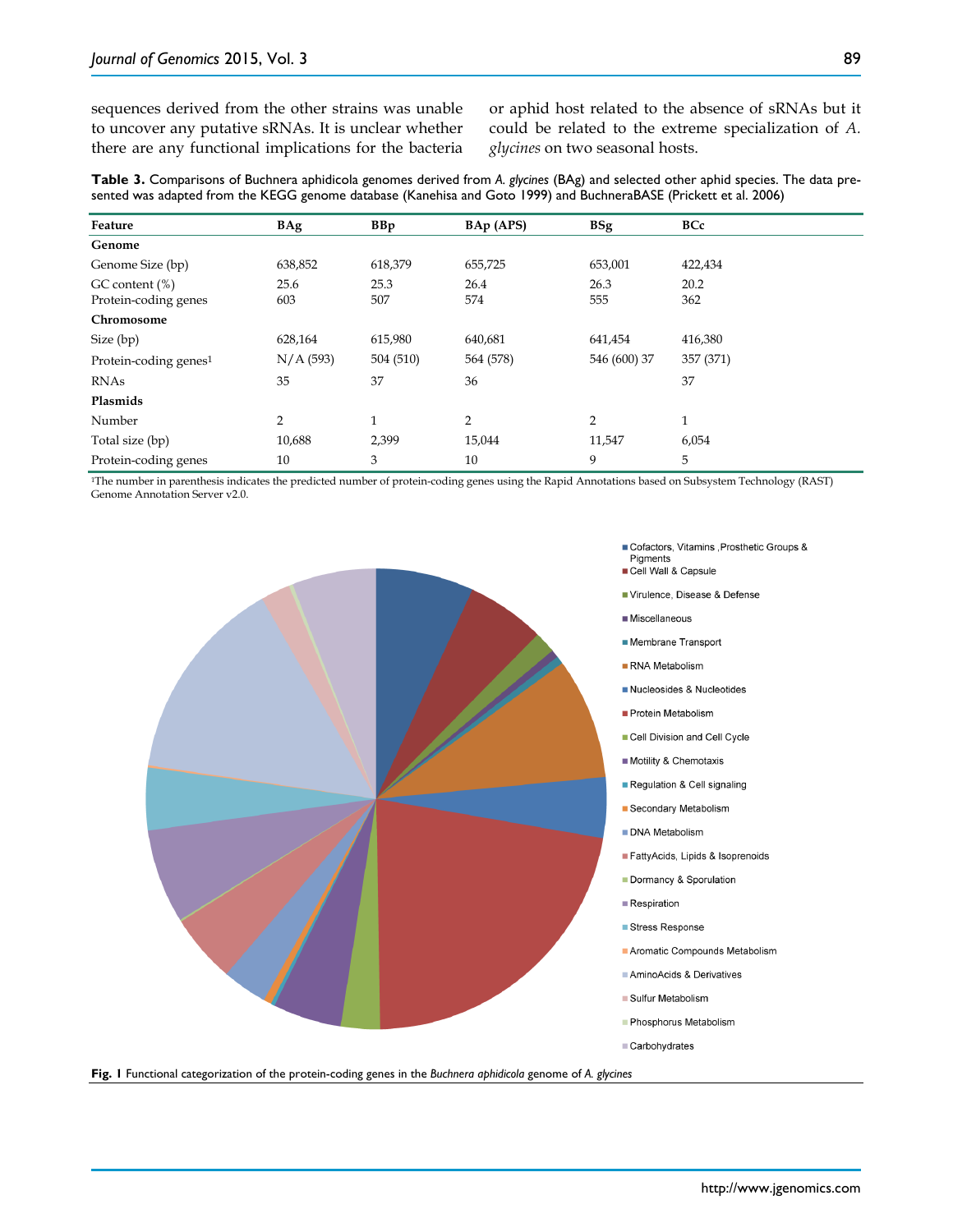#### **Functional comparison between BAg and BSg**

Since the BAg and BSg belong to the same tribe and are the most closely related *Buchnera* strains currently available in the NCBI genome database, we implemented pairwise functional analyses between strains using the RAST annotation for both BAg and BSg. Roughly 85% of the BAg and BSg chromosome sequence overlapped and these regions were  $~84\%$ similar. The chromosome sequence of all other *Buchnera* strains had less than 70% overlap and 82% similarity. The BAg plasmid sequences had slightly less overlap (78%) and similarity (81%) with BSg plasmids. The gene order was identical but gene composition differed. A subset of genes was present in either BAg or BSg but absent in the other strain (present only in BAg: *bioH, cmk, cysQ, hemD, lig, mltE, yfaE, ydgO, ydiC*, and *yhiQ*; present only in BSg: *YidD, YjeK, SohB, topA, mutS, mltA, rpmJ, ygfA*, and *MutL*). There were also a two instances where a single-copy BSg gene (*mrsA*, and *murE*) was found in two adjacent copies in BAg; however, one gene copy was dramatically reduced in size and likely reflects remnant sequence of the functional gene.

#### **Phylogenetic reconstruction of BAg**

Phylogenetic relationships between *Buchnera*  strains were explored previously (45, 46), but these studies did not incorporate sequence data from BAg. As expected, the topologies derived from the maximum likelihood analysis of 60 concatenated protein-coding *Buchnera* genes placed the strains into distinct clades corresponding to current aphid tribe classifications (maximum log likelihood of -485470.99; transition/transversion ratio of 1.58) (Fig. 2). Phylogenies from the single-gene datasets were consistent with the concatenated analysis, with the Fordini, Eulachinini, and Macrosphini tribes placed in monophyletic clades. For most genes, the Aphidini tribe formed a distinct clade. There were six instances (*rpmI, rpmF, csrA, metE, rplT*, and *groeS*) where BSg or BAg clustered more closely with the Macrosphini clade than to its fellow Aphidini member, which points towards potential issues in reconstructing symbiont phylogenies based on only one or a few genes.

### **BAg sequence differentiation between aphid biotypes**

Genome size and gene composition was identical for the BAg genomes of *A. glycines* biotypes 1 and 2. The quality variant detection re-sequencing function in CLC Bio was used to search for nucleotide polymorphisms, insertions, and deletions between the biotypes in the BAg genome. A total of 19 fixed homozygous polymorphisms were identified (Table 4). All of the polymorphisms were SNPs and most were detected on the chromosome  $(n = 17)$ . The SNPs were spread throughout the chromosome, with 16 of the SNPs located in 15 protein-coding genes. Of interest, nine of the SNPs resulted in putative non-synonymous mutations, which are more likely to affect protein structure and/or function than synonymous changes (55, 56). Moreover, four of the SNPs putatively changed the chemical composition (i.e. polarity and/or pH) of the encoded amino acids. Several heterozygous sites were also identified on the chromosome  $(n = 14)$  and plasmids  $(n = 4)$ , which may be characteristic of the within biotype diversity.



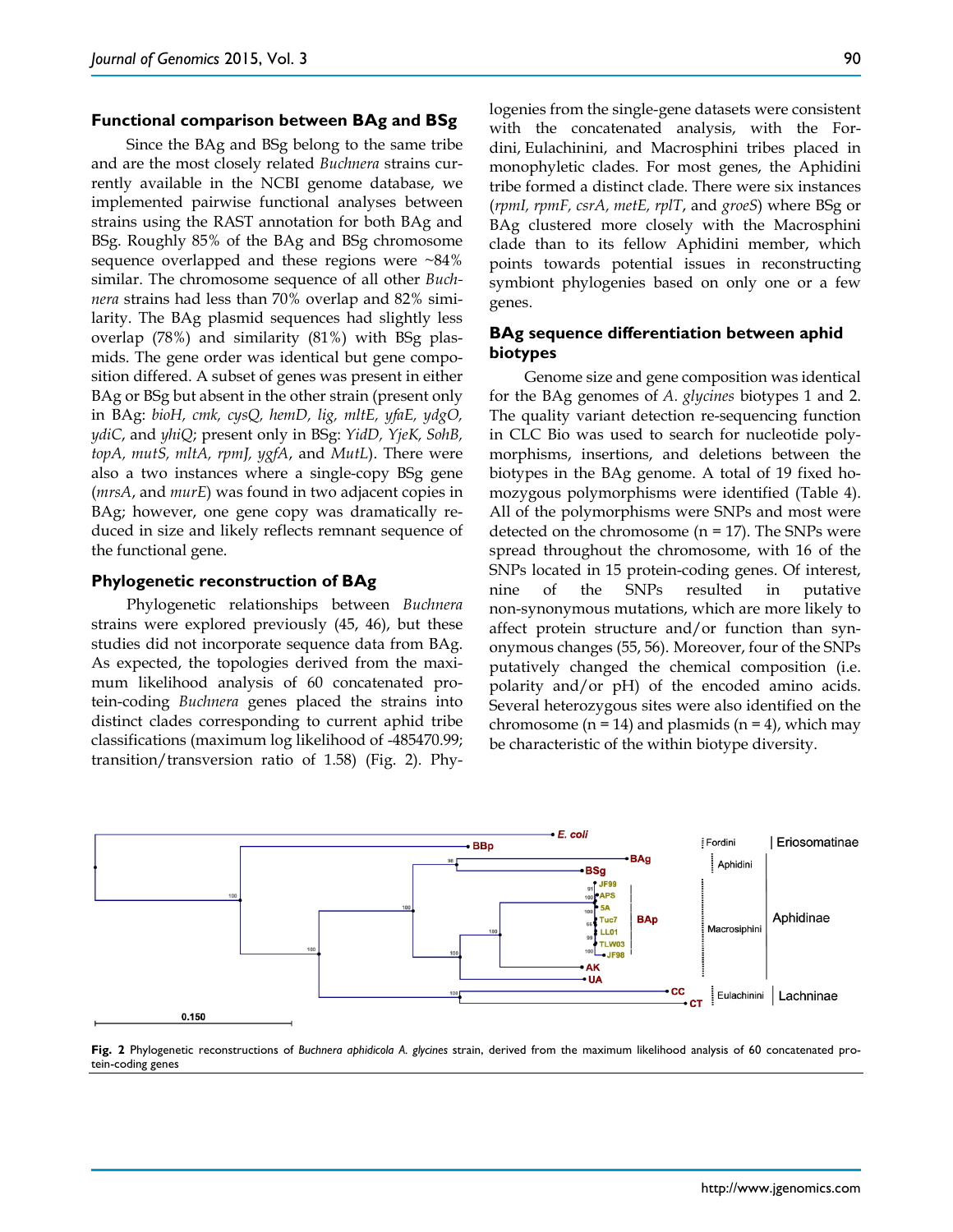**Table 4.** The 19 fixed homozygous nucleotide polymorphisms identified in the *Buchnera aphidicola A. glycines* genome between *A. glycines* biotypes 1 and 2

| <b>Genomic Location</b> | Position (bp) | Biotype 1 <sup>a</sup> | Biotype 2 <sup>b</sup> | Gene        | Mutation    | $AA(B1/B2)^c$    |
|-------------------------|---------------|------------------------|------------------------|-------------|-------------|------------------|
| Chromosome              | 31,438        | A                      | C                      | metE        | <b>NS</b>   | Q/H              |
| Chromosome              | 45,040        | G                      | A                      | rplA        | S           | G                |
| Chromosome              | 79,764        | G                      | T                      | fliI        | S           | G                |
| Chromosome              | 131,494       | G                      | A                      | pheS        | <b>NS</b>   | V/I              |
| Chromosome              | 176,777       | T                      | G                      | N/A         | N/A         | N/A              |
| Chromosome              | 254,880       | C                      | A                      | N/A         | N/A         | N/A              |
| Chromosome              | 311,966       | $\mathbf{A}$           | $\mathsf{C}$           | bioD        | NS          | S/A <sup>c</sup> |
| Chromosome              | 362,217       | A                      | G                      | pyrC        | <b>NS</b>   | $T/A^c$          |
| Chromosome              | 381,331       | A                      | G                      | ycfH        | S           | A                |
| Chromosome              | 448,664       | A                      | G                      | ispD        | <b>NS</b>   | K/E <sup>c</sup> |
| Chromosome              | 455,674       | G                      | A                      | cysl        | $_{\rm NS}$ | T/S              |
| Chromosome              | 496, 810      | G                      | $\mathbf{A}$           | thiL        | S           | L                |
| Chromosome              | 502,106       | G                      | T                      | yajR        | S           | G                |
| Chromosome              | 538,357       | A                      | G                      | <b>RpsD</b> | S           | $\mathbf D$      |
| Chromosome              | 584,826       | C                      | A                      | N/A         | N/A         | N/A              |
| Chromosome              | 598,886       | T                      | C                      | amiB        | <b>NS</b>   | I/Tc             |
| Chromosome              | 612,816       | $\mathbf{A}$           | $\mathsf{C}$           | hemD        | <b>NS</b>   | I/L              |
| pLeu                    | 4,731         | C                      | T                      | leuA        | S           | E                |
| pLeu                    | 7,289         | С                      | $\mathbf{A}$           | leuA        | <b>NS</b>   | E/D              |
| pTrp                    |               |                        |                        |             |             |                  |

aAvirulent biotype.

bVirulent biotype for *RAG1* resistance.

cAmino acid changes to different polarities and/or pH levels.

# **Discussion**

Symbiosis with microorganisms occurs often in insects, with members of nearly all groups of sap-sucking insects requiring the metabolic capabilities of intracellular bacteria for normal development and reproduction. This includes the soybean aphid (*A. glycines*), which is one of the most important pests in soybean growing regions of the Midwest. All aphid species harbor an evolutionarily ancient obligate symbiosis with *Buchnera aphidicola*, which produces some of the nutrients that are deficient in the aphid's purely phloem diet. The genomes of several *Buchnera* strains have been sequenced (36-39), and their resulting small size strongly suggests that the bacteria have undergone degenerative evolution from its free living ancestral form. We were able to isolate and assemble *de novo* the chromosome and plasmid sequences of the *Buchnera A. glycines* strain (BAg) from whole body aphids, highlighting the effectiveness of next-generation sequencing in sequencing host-associated microorganisms.

The genome size of BAg was ~639 Kb, which is smaller than the fellow Aphidinae *A. kondoi, A. pisum, and S. graminum*, but considerably larger than members of the Lachninae subfamily (e.g. *C. cedri* and *C*. *tujafilina*). Most of the 603 predicted BAg genes could be assigned a function, and over half are involved in amino acid and protein metabolism, indicative of *Buchnera's* integral role in the nutrient biosynthetic pathways. The BAg genome contained the most protein coding genes of any *Buchnera* genome currently available. However, the number of predicted genes is likely a bit overestimated since 1) our annotation scheme did not detect pseudogenes; and 2) the predicted amino acid sequences of several hypothetical genes, absent from other *Buchnera* strains, were short (<50 aa) and probably not functional. Genome coverage of pTrp was substantially elevated, suggesting a greater copy number of the plasmid relative to the chromosome and pLeu in *Buchnera* cells. In *Buchnera* of other Aphidini members, anthranilate synthase is the limiting enzyme of the tryptophan biosynthetic pathway, and its coding genes (*trpEG*) are localized on pTrp (57-59). The remaining genes in the pathway are located on the chromosome (9). *Buchnera* is consequently capable of controlling the ratio of *trpEG* relative to chromosomal genes by modulating the pTrp copy number (57, 60). The BAg plasmid contained two copies of *trpEG,* which comprises the majority of the sequence. In addition, genes encoding the entire leucine biosynthetic pathway (*leuABCD*) are localized on pLeu (61), and BAg has one copy of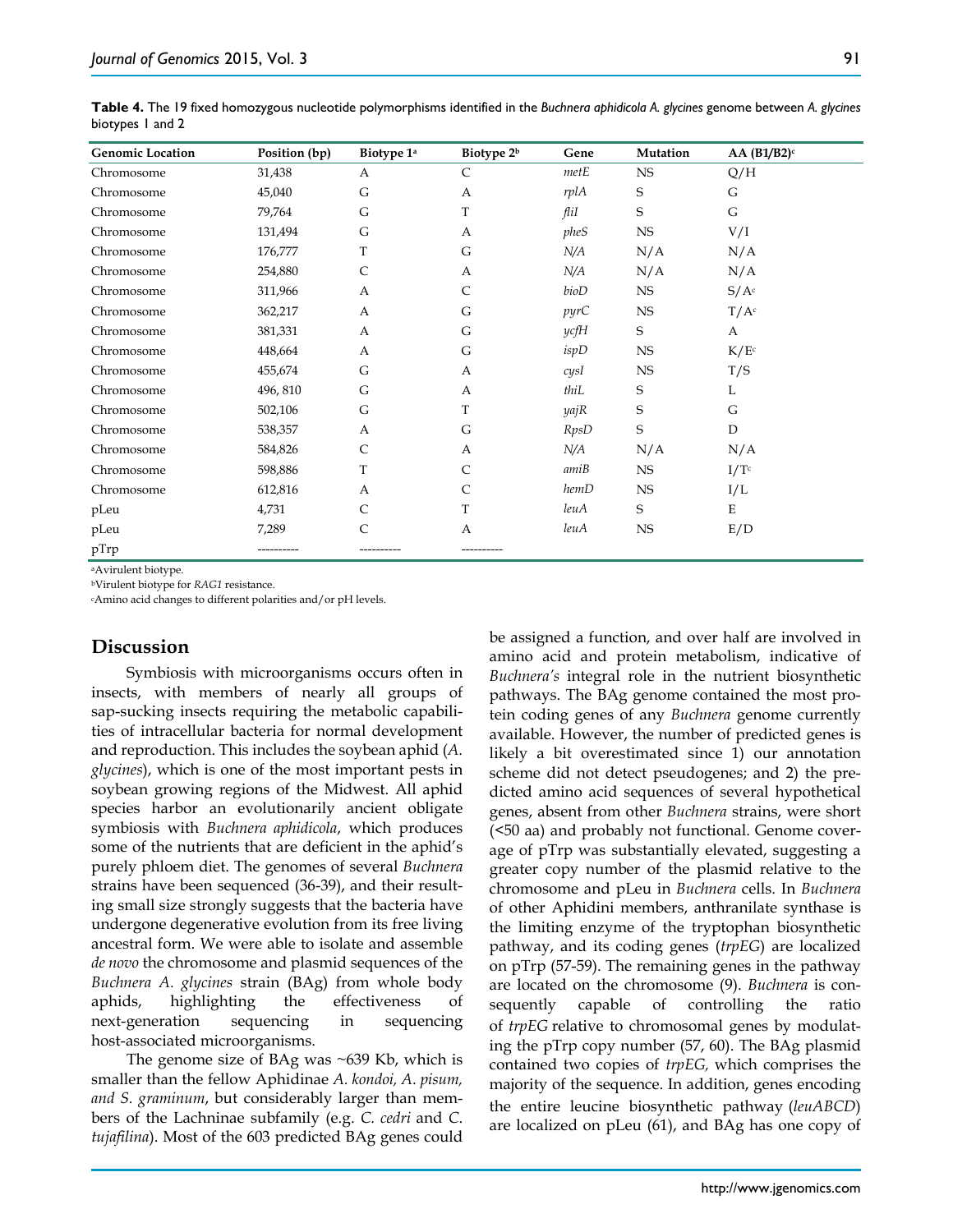each gene. The copy number of these plasmids differs among aphid species (57, 62-64), presumably due to adaptive modifications related to the varying nutritional requirements of the insect hosts. However, the disparity in the ratios of pTrp and pLeu to chromosome copy number is considerably greater for BAg than for the other *Buchnera* strains, and may suggest that *A. glycines* shows greater specificity for endosymbiont-derived essential amino acids.

The BAg genome was substantially diverged from the other sequenced strains, with <85% nucleotide similarity to *Buchnera* strains of its fellow Aphidini tribe member and the most phylogenetically related strain currently available in the NCBI Bacterial Genomes FTP, *Schizaphis graminum* (BSg). Gene order was identical between strains but there were differences in chromosomal gene composition. Most notable were genes encoding proteins involved in DNA replication and repair that were present only in BAg (*topA*, *mutS*, and *mutL*) or BSg (*lig*), indicating significant differences exist at the cellular level. The BAg genome also contained several genes functioning in building block biosynthesis (*bioH*, *cmk*, *cysQ*, and *hemD*), sulfur metabolism (*ydiC* and *yfaE*), and oxidative-reduction (*ydgO*), which were missing in BSg, suggesting BAg may retain some metabolic pathways that have since lost functionality in BSg. Conversely, BSg retained genes involved in macromolecule degradation (*SohB*) and posttranscriptional regulation (*YjeK*) that were no longer found in BAg. Also of interest, the BAg and BSg genomes contained different isoforms of the murein transglycosylase encoding gene (*mltA* and *mltE*, respectively). The considerable differences in nucleotide sequence and gene composition between *Buchnera* strains was expected since they have likely had little to no genetic exchange since the time of divergence of their common Aphidini ancestor (42).

Associations between biotype and host-plant resistance are common for species within the family Aphidiae (65, 66). A key attribute of this group, which may enhance its biotype adaptability relative to other insect pest species, is their obligate mutualism with *Buchnera*. Endosymbionts can be important mediators of direct and indirect interactions between herbivorous insects and their host plants, and could potentially contribute to biotype evolution or host-race formation of some insects due to their intricate role in nutrient synthesis (67, 68). A 2010 study found constitutive differences in amino acid composition between *Rag1* and non-*Rag1* soybean leaves, suggesting the resistance gene impacts nutritional quality of the plant in some capacity (30). In turn this may select for *Buchnera A. glycines* strain genotypes capable of overcoming the deficiencies in amino acid content in *Rag1* plants. Proteome analysis revealed considerable differences in *Buchnera* expression patterns between potato aphid clones (*Macrosiphum euphorbiae*) with differing levels of virulence reared on resistant and susceptible tomato plants, suggesting the endosymbiont may influence the insect adaptation to host plant resistance (69). Most of the putative BAg nonsynonymous mutations identified between *A. glycines* biotypes 1 (avirulent) and 2 (virulent) bring about amino acid changes in proteins involved in amino acid activation (*pheS*) and the biosynthesis of amino acids (*metE* and *leuA*), cofactors (*bioD*, *hemD*, and *ispD*), and macromolecules (amiB), all of which could conceivably alter the nutrient profiles afforded by the different biotypes. Moreover, the genes *bioD* and *ispD* contain SNPs which change the chemical composition (i.e. polarity and pH) of the encoded amino acids, and could produce major changes to protein structure and stability (70).

Endosymbionts represent an important but often overlooked trophic level in aphid-plant interactions, and may contribute to the insect's differential adaptation to host plant resistance. Several *A. glycines* resistance genes have been reported and multiple aphid biotypes have been identified based on the ability to overcome host-plant resistance provided by these *Rag genes*. In this study, we carried out next-generation DNA sequencing to isolate, assemble, and annotate the genome of BAg from whole body aphids, as well as reconstruct the phylogenetic associations among different *Buchnera* strains. As expected, the BAg genome is small due to reductive evolution, comprised of ~639 Kb on one circular chromosome and two plasmids. While the genome is genetically distinct and differs in gene composition from other *Buchnera* strains, it forms a distinct clade with the other member of the Aphidini tribe. We detected several fixed, nonsynonymous BAg mutations between avirulent and virulent biotypes for *Rag1* resistance, most of which could potentially impact the nutrient profiles afforded to the different biotypes. Future population genomics studies are needed to determine whether the identified SNPs represent fixed differences between biotypes that are consistent across multiple geographical locations. Additional targeted genetic, metabolomics, and proteomic studies will be needed to determine whether the genetic changes influence nutrient synthesis by *Buchnera* and contribute to aphid biotype evolution to overcome *Rag1* resistance. Regardless, our results demonstrate that sequence divergence among *Buchnera* populations can occur quite rapidly, and could dramatically alter aspects of the aphid adaptability.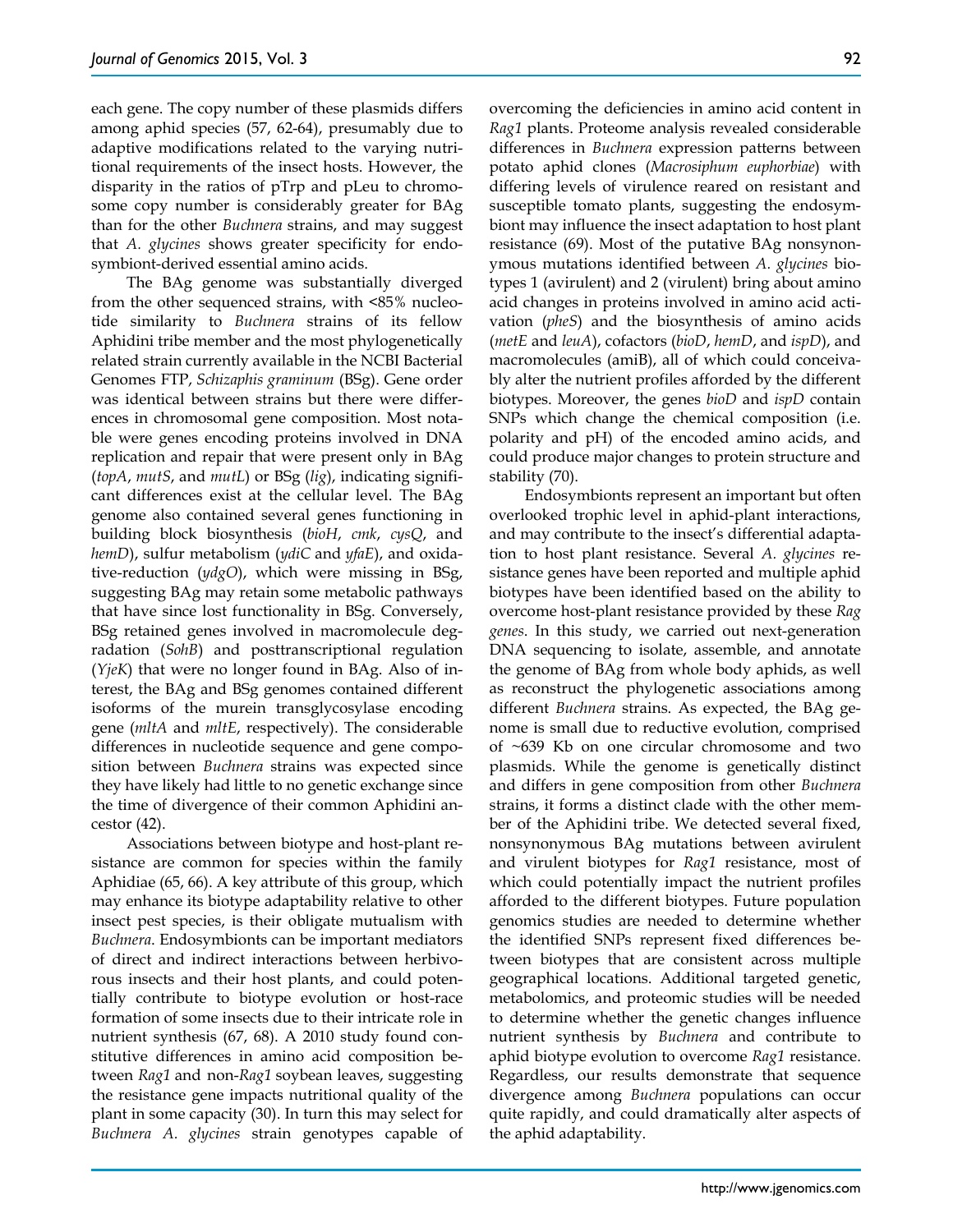# **Supplementary Material**

Table S1. http://www.jgenomics.com/v03p0085s1.pdf

## **Acknowledgements**

Soybean aphids used in this study were initially supplied from the Soybean Aphid Biotype Stock Center by Dr. Curt Hill at the University of Illinois.

### **Funding**

This research was supported by The Ohio State University, Center for Applied Plant Sciences, Ohio Soybean Council, North Central Soybean Research Program, and USDA-North Central IPM Center.

# **Competing Interests**

The authors have declared that no competing interest exists.

## **References**

- 1. Allen JM, Reed DL, Perotti MA, Braig HR. Evolutionary relationships of "Candidatus Riesia spp.," endosymbiotic enterobacteriaceae living within hematophagous primate lice. Appl Environ Microbiol. 2007; 73: 1659-1664.
- 2. Conord C, Despres L, Vallier A, Balmand S, Miquel C et al. Long-term evolutionary stability of bacterial endosymbiosis in curculionoidea: additional evidence of symbiont replacement in the dryophthoridae family. Mol Biol Evol. 2008; 25: 859-868.
- 3. Moran NA, McCutcheon JP, Nakabachi A. Genomics and evolution of heritable bacterial symbionts. Annu Rev Genet. 2008; 42: 165-190.
- 4. Moran NA, Telang A. Bacteriocyte-associated symbionts of insects a variety of insect groups harbor ancient prokaryotic endosymbionts. Bioscience. 1998; 48: 295-304.
- 5. Frago E, Dicke M, Godfray HCJ. Insect symbionts as hidden players in insect-plant interactions. Trends Ecol Evol. 2012; 27: 705-711.
- 6. Buchner P. Endosymbiosis of animals with plant microorganisms. New York, USA: John Wiley and Sons Ltd; 1965.
- 7. Munson MA, Baumann P, Kinsey MG. *Buchnera* gen.nov and *Buchnera-Aphidicola* sp.nov., a taxon consisting of the mycetocyte-associated, primary endosymbionts of aphids. Int J Syst Bacteriol. 1991; 41: 566-8.
- 8. Baumann P. Biology of bacteriocyte-associated endosymbionts of plant sap-sucking insects. Annu Rev Microbiol. 2005; 59:155-189.
- 9. Baumann P, Baumann L, Lai CY, Rouhbakhsh D, Moran NA et al. Genetics, physiology, and evolutionary relationships of the genus *Buchnera*: intracellular symbionts of aphids. Annu Rev Microbiol. 1995; 49: 55-94.
- 10. Nakabachi A, Ishikawa H. Differential display of mRNAs related to amino acid metabolism in the endosymbiotic system of aphids. Insect Biochem Molec. 1997; 27: 1057-1062.
- 11. Moran NA, Dunbar HE, Wilcox JL. Regulation of transcription in a reduced bacterial genome: nutrient-provisioning genes of the obligate symbiont *Buchnera aphidicola*. J Bacteriol. 2005; 187: 4229-4237.
- 12. Moran NA, Degnan PH. Functional genomics of *Buchnera* and the ecology of aphid hosts. Mol Ecol. 2006; 15: 1251-1261.
- 13. Moya A, Pereto J, Gil R, Latorre A. Learning how to live together: genomic insights into prokaryote-animal symbioses. Nat Rev Genet. 2008; 9: 218-229.
- 14. Gunduz EA, Douglas AE. Symbiotic bacteria enable insect to use a nutritionally inadequate diet. P Roy Soc B-Biol Sci. 2009; 276: 987-991.
- 15. Hansen AK, Moran NA. Aphid genome expression reveals host-symbiont cooperation in the production of amino acids. P Natl A Sci USA. 2011; 108: 2849-2854.
- 16. Wilson ACC, Ashton PD, Calevro F, Charles H, Colella S et al. Genomic insight into the amino acid relations of the pea aphid, *Acyrthosiphon pisum*, with its symbiotic bacterium *Buchnera aphidicola*. Insect Mol Biol. 2010; 19: 249-258.
- 17. Wu ZS, Schenk-Hamlin D, Zhan WY, Ragsdale DW, Heimpel GE. The soybean aphid in China: a historical review. Ann Entomol Soc Am. 2004; 97: 209-218.
- 18. Venette RC, Ragsdale DW. Assessing the invasion by soybean aphid (Homoptera : Aphididae): Where will it end? Ann Entomol Soc Am. 2004; 97: 219-226.
- 19. Hill CB, Li Y, Hartman GL. A single dominant gene for resistance to the soybean aphid in the soybean cultivar Dowling. Crop Sci. 2006; 46: 1601-1605.
- 20. Hill CB, Li Y, Hartman GL. Soybean aphid resistance in soybean Jackson is controlled by a single dominant gene. Crop Sci. 2006; 46: 1606-8.
- 21. Li Y, Hill CB, Carlson SR, Diers BW, Hartman GL. Soybean aphid resistance genes in the soybean cultivars Dowling and Jackson map to linkage group M. Mol Breeding. 2007; 19: 25-34.
- 22. Mian MAR, Hammond RB, Martin SKS. New plant introductions with resistance to the soybean aphid. Crop Sci. 2008; 48: 1055-1061.
- 23. Zhang GR, Gu CH, Wang DC. Molecular mapping of soybean aphid resistance genes in PI 567541B. Theor Appl Genet. 2009; 118: 473-482.
- 24. Zhang GR, Gu CH, Wang DC. A novel locus for soybean aphid resistance. Theor Appl Genet. 2010; 120: 1183-1191.
- 25. Kim K.S, Hill CB, Hartman GL, Hyten DL, Hudson ME et al. Fine mapping of the soybean aphid-resistance gene *Rag2* in soybean PI 200538. Theor Appl Genet. 2010; 121: 599-610.
- 26. Jun TH, Mian MAR, Michel AP. Genetic mapping revealed two loci for soybean aphid resistance in PI 567301B. Theor Appl Genet. 2012; 124: 13-22.
- 27. Kim K.S, Hill CB, Hartman GL, Mian MAR, Diers BW. Discovery of soybean aphid biotypes. Crop Sci. 2008; 48: 923-8.
- 28. Hill CB, Crull L, Herman TK, Voegtlin DJ, Hartman GL. A New Soybean Aphid (Hemiptera: Aphididae) Biotype Identified. J Econ Entomol. 2010; 103: 509-515.
- 29. Alt J, Ryan-Mahmutagic M. Soybean aphid biotype 4 identified. Crop Sci. 2013; 53: 1491-5.
- 30. Chiozza MV, O'Neal ME, MacIntosh GC. Constitutive and induced differential accumulation of amino acid in leaves of susceptible and resistant soybean plants in response to the soybean aphid (Hemiptera: Aphididae). Environ Entomol. 2010; 39: 856-864.
- 31. Li Y, Zou JJ, Li M, Bilgin DD, Vodkin LO et al. Soybean defense responses to the soybean aphid. New Phytol. 2008; 179: 185-195.
- 32. Bansal R, Mian MAR, Mittapalli O, Michel AP. RNA-Seq reveals a xenobiotic stress response in the soybean aphid, *Aphis glycines*, when fed aphid-resistant soybean. BMC Genomics. 2014; 15: 972.
- 33. Wenger JA Michel AP. Implementing an evolutionary framework for understanding genetic relationships of phenotypically defined insect biotypes in the invasive soybean aphid (*Aphis glycines*). Evol App. 2013; 6: 1041-1053.
- 34. Pinheiro P, Bereman MS, Burd J, Pals M, Armstrong S et al. Evidence of the biochemical basis of host virulence in the greenbug aphid, *Schizaphis graminum* (Homoptera: Aphididae). J Proteome Res. 2014; 13: 2094-2108.
- 35. Anathakrishnan R, Sinha DK, Murugan M et al. Comparative gut transcriptome analysis reveals differences between virulent and avirulent Russian wheat aphids, Diuraphis noxia. Arthropod-Plant Inte. 2014; 8:79-88.
- 36. Shigenobu S, Watanabe H, Hattori M, Sakaki Y, Ishikawa H. Genome sequence of the endocellular bacterial symbiont of aphids *Buchnera* sp APS. Nature. 2000; 407: 81-6.
- 37. Tamas I, Klasson L, Canback B, Naslund AK, Eriksson AS et al. 50 million years of genomic stasis in endosymbiotic bacteria. Science. 2002; 296: 2376-9.
- 38. van Ham RC, Kamerbeek J, Palacios C, Rausell C, Abascal F et al. Reductive genome evolution in *Buchnera aphidicola*. Proc Natl Acad Sci USA. 2003; 100: 581-6.
- 39. Perez-Brocal V, Gil R, Ramos S, Lamelas A, Postigo M et al. A small microbial genome: The end of a long symbiotic relationship? Science. 2006; 314: 312-3.
- 40. Thomas GH, Zucker J, Macdonald SJ, Sorokin A, Goryanin I et al. A fragile metabolic network adapted for cooperation in the symbiotic bacterium *Buchnera aphidicola*. BMC Syst Biol. 2009; 3.
- 41. Moran NA, Plague GR, Sandstrom JP, JWilcox JL. A genomic perspective on nutrient provisioning by bacterial symbionts of insects. Proc Natl Acad Sci USA. 2003; 100: 14543-14548.
- 42. The International Aphid Genome Consortium. Genome sequence of the pea aphid *Acyrthosiphon pisum*. PLoS Biol. 2010; 8: e1000313.
- 43. Moran NA, Munson MA, Baumann P, Ishikawa H. A Molecular clock in endosymbiotic bacteria is calibrated using the insect hosts. P Roy Soc B-Biol Sci. 1993; 253: 167-171.
- 44. Munson MA, Baumann P, Clark MA, Baumann L, Moran NA et al. Evidence for the establishment of aphid-eubacterium endosymbiosis in an ancestor of 4 aphid families. J Bacteriol. 1991; 173: 6321-6324.